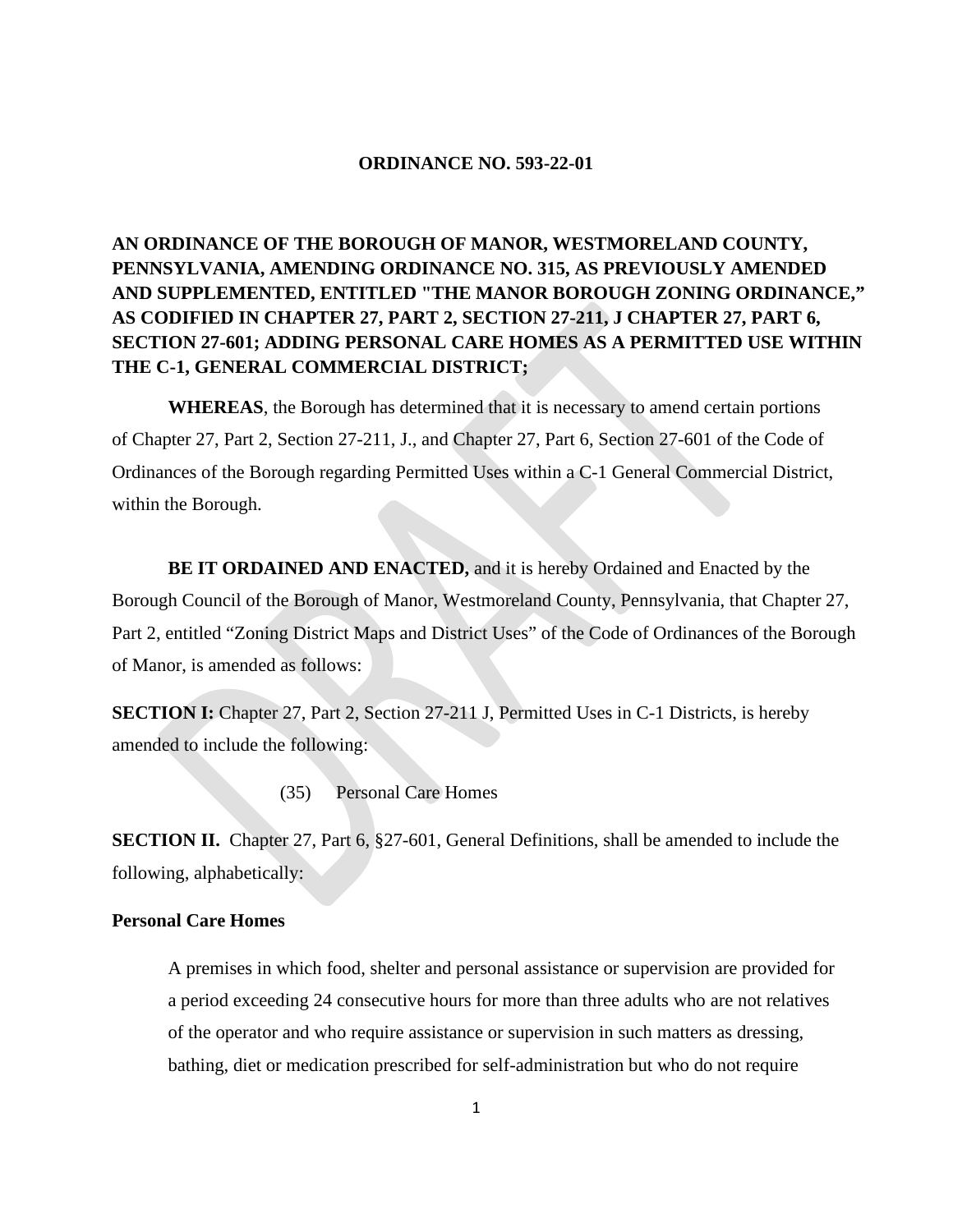hospitalization or care in a skilled nursing or intermediate care facility, as defined in current state licensure requirements.

**SECTION III.** SEVERABILITY. If any sentence, clause, section or part of this ordinance is for any reason found to be unconstitutional, illegal or invalid, such unconstitutionality, illegality or invalidity shall not affect or impair any of the remaining provisions, sentences, clauses, sections or parts of this ordinance. It is the intent of the Borough Council that the remaining provisions of this Ordinance would have been enacted had such unconstitutional, illegal or invalid sentence, clause, section or part not been included herein.

**SECTION IV.** REPEALER. All ordinances or parts of ordinances, which are inconsistent herewith, are hereby repealed.

THIS ORDINANCE SHALL TAKE EFFECT IMMEDIATELY.

BOROUGH OF MANOR

ATTEST:

 $By:$ 

Secretary-Treasurer

Approved this 4<sup>th</sup> day of May, 2022.

\_\_\_\_\_\_\_\_\_\_\_\_\_\_\_\_\_\_\_\_\_\_\_\_\_\_\_\_

 $\mathcal{L}$  , we can also the contract of  $\mathcal{L}$ 

BY: \_\_\_\_\_\_\_\_\_\_\_\_\_\_\_\_\_\_\_\_\_\_\_\_\_\_\_\_\_\_\_

Mayor

ATTEST:

Secretary-Treasurer